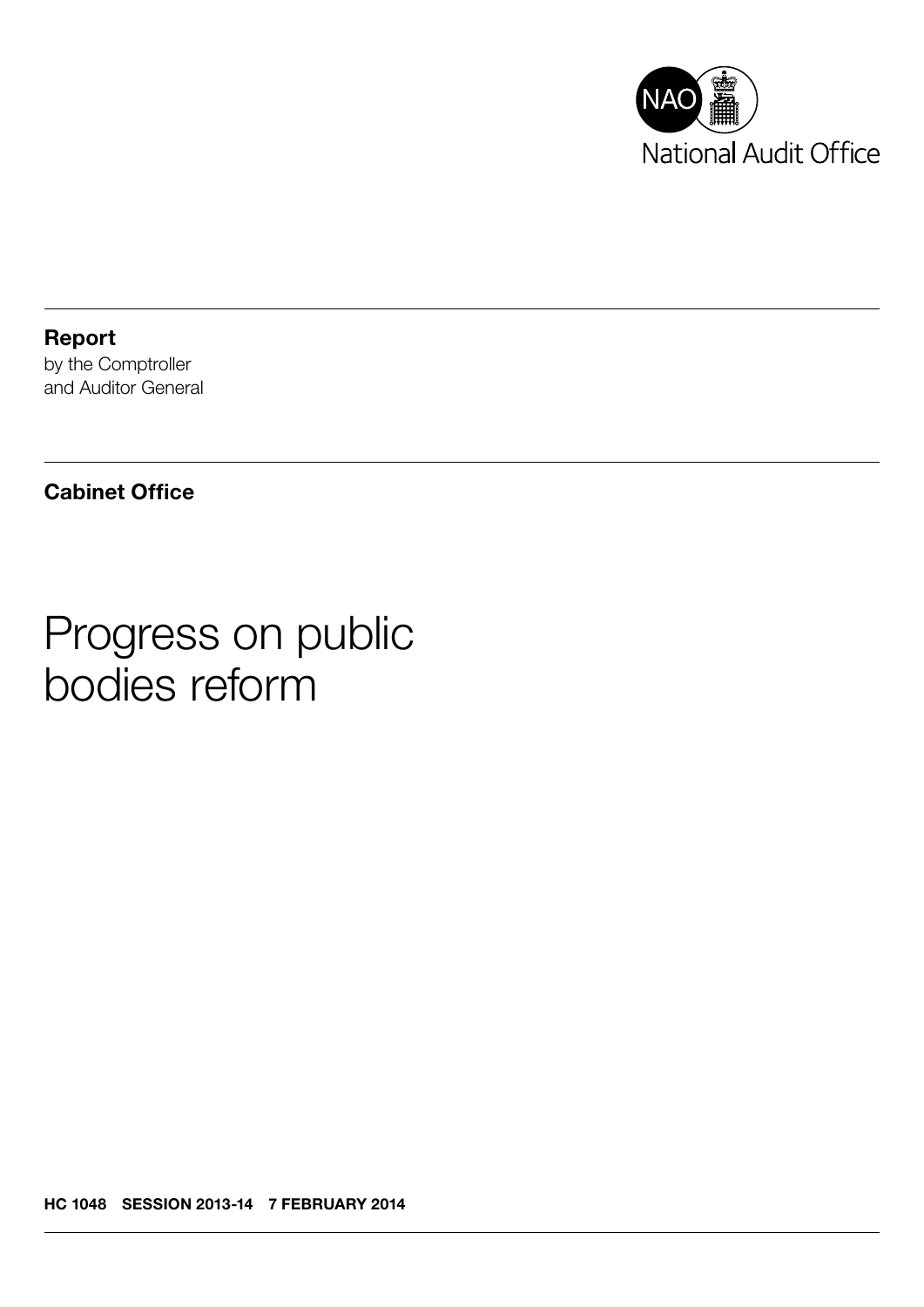## Key facts

# £723m £785m 306 156

### NAO estimate (based on audited accounts) of reduction in administrative spending by public bodies in 2012-13 compared with 2010-11

Cabinet Office figure (based on departmental returns) for reduction in administrative spending by public bodies in 2012-13 compared with 2010-11

forecast reduction in number of arm's-length bodies as a result of the Public Bodies Reform Programme

non-departmental public bodies to be reviewed 2011-12 to 2013-14

## On the 2010 reforms

| 904                  | bodies assessed during the 2010 review                                                                                                                                              |
|----------------------|-------------------------------------------------------------------------------------------------------------------------------------------------------------------------------------|
| 598                  | assessed bodies expected to remain by 2015                                                                                                                                          |
| 283                  | bodies removed by abolition or merger through the Public<br>Bodies Reform Programme (by 31 December 2013),<br>representing 92 per cent of the expected total reduction<br>in bodies |
| On triennial reviews |                                                                                                                                                                                     |
| 30                   | reviews of 77 non-departmental public bodies (NDPBs)<br>completed by 31 December 2013                                                                                               |
| 34                   | reviews of 47 NDPBs under way or partially completed                                                                                                                                |
| 32                   | NDPBs due to be reviewed but not yet announced                                                                                                                                      |
| 450                  | NDPBs expected to be reviewed 2014-15 to 2016-17                                                                                                                                    |
| $4 - 5$              | months expected to carry out a triennial review                                                                                                                                     |
| 8                    | months taken on average to carry out a review                                                                                                                                       |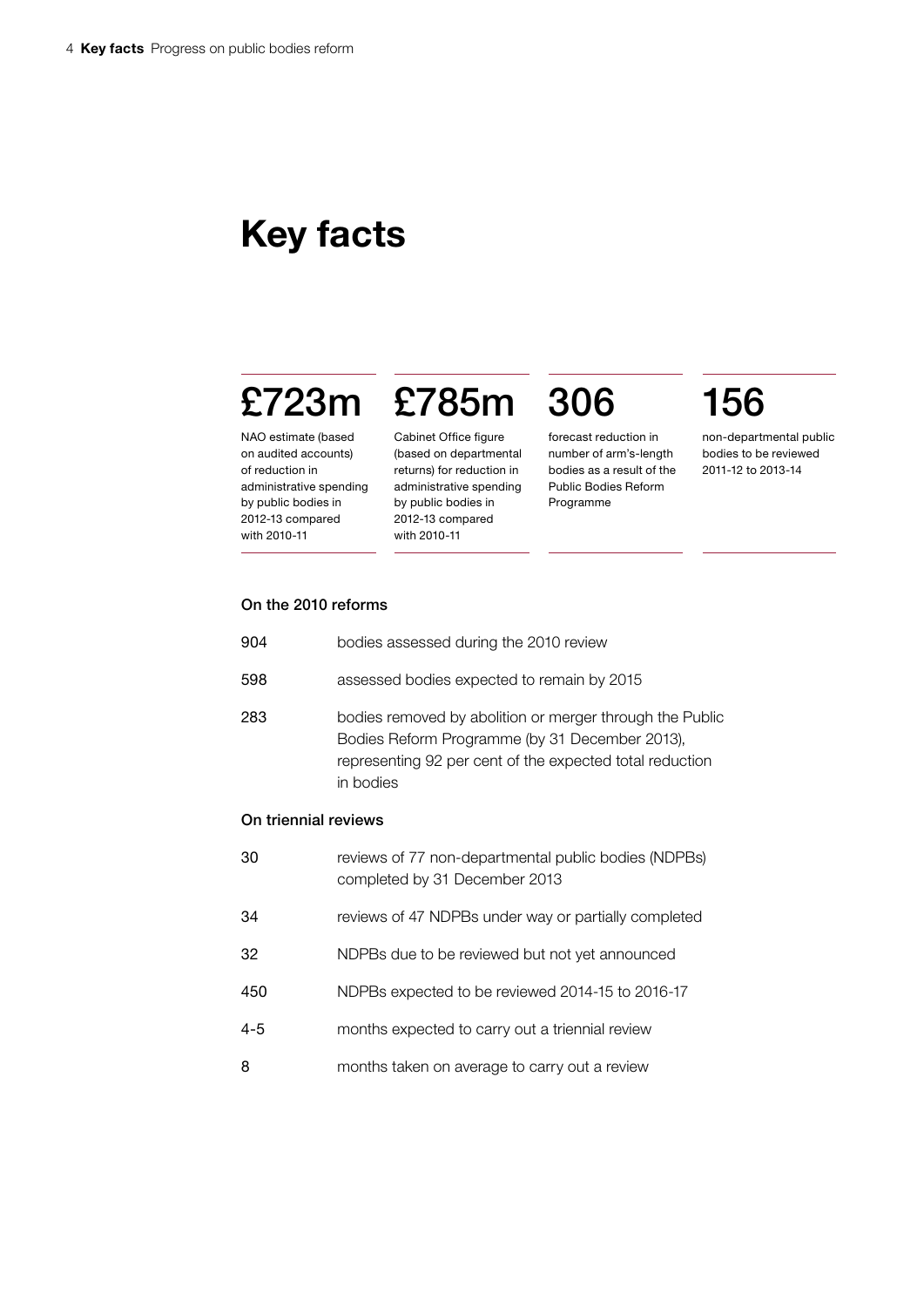## Summary

1 In our previous report on central government reorganisation we acknowledged the scale of the Public Bodies Reform Programme (the Programme), which aims to simplify the public bodies landscape to improve accountability and to achieve administrative savings.<sup>1</sup> However, we concluded that the Cabinet Office and departments had not done enough by that (early) stage to secure value for money. This was primarily because they had not defined the expected accountability benefits, and they were not able to show the reductions in spending expected as a direct result of the reforms.

2 This report examines the progress made since our previous report. It focuses on the simplification of the public bodies landscape, the achievement of benefits and the introduction of triennial reviews of non-departmental public bodies (NDPBs) that remain after the reforms.

## Key findings

3 The Cabinet Office and departments have made good progress in reducing the number of public bodies, representing a major simplification of the public bodies landscape. By 31 December 2013, 283 (92 per cent) of the planned reduction of 306 in the number of bodies through abolition or merger had been completed, reducing the total number of public bodies remaining in the Programme to 621.<sup>2</sup> Some of the reforms proposed in 2010 have been delayed due to unexpected policy developments or legal challenges (paragraphs 1.7 to 1.10).

4 Even after all planned reforms have been completed, the public bodies landscape will still be complex. Individual departments adopt differing arrangements for organising their 'arm's-length' functions (conducted outside of traditional departments), and there is still a lack of clarity and consistency across departments about which models best suit certain types of function. The Cabinet Office intends to provide greater consistency across departments and a clear rationale for bodies' classification (paragraphs 1.13 to 1.14).

<sup>1</sup> Comptroller and Auditor General, *Reorganising central government bodies*, Session 2010–2012, HC 1703, National Audit Office, January 2012.

<sup>2</sup> By 'public bodies', we mean central government bodies run outside of core departments, including NDPBs (but not executive agencies).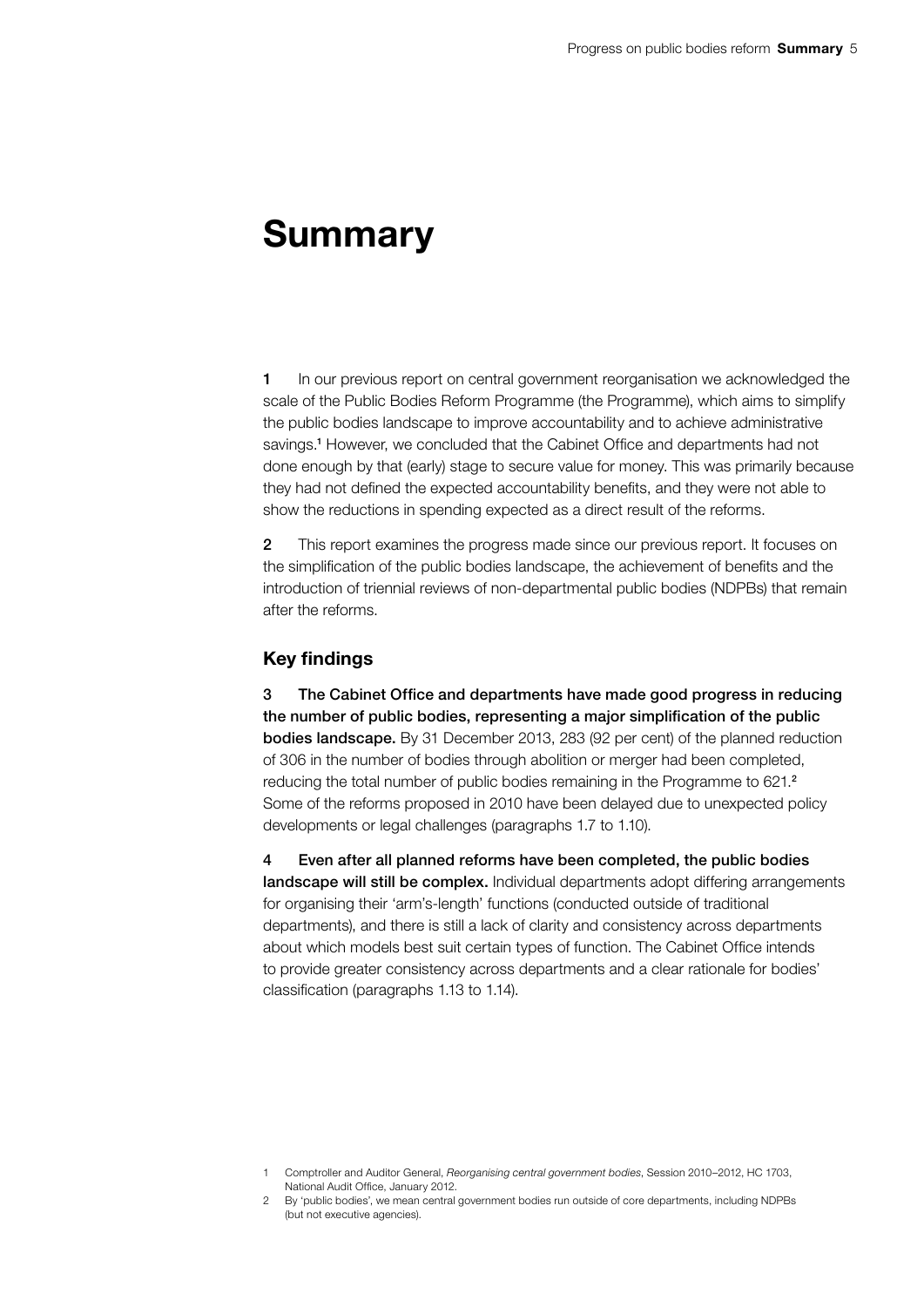5 The Cabinet Office has introduced a system for monitoring the progress and impact of the Programme, but its design and implementation need improvement. The delayed introduction of the Cabinet Office's framework has meant that:

- a good baseline has not been established from which to track the non-financial effects of the Programme; and
- some departments have not engaged sufficiently well with the process, and returns to the Cabinet Office have been late and inconsistent.

These issues mean that the Cabinet Office needs to carry out more quality assurance of the information provided by departments (paragraphs 2.2 to 2.6).

6 Our analysis of departments' accounts shows that annual administrative spending reductions achieved since 2010-11 by public bodies have been substantial: an estimated £723 million in 2012-13. Given the differences in methodologies, our overall figure is comparable with the Cabinet Office figure of £785 million based on unaudited information from departments. The Cabinet Office currently estimates that, over four years, the public bodies in the Programme will reduce administrative spending by at least the original estimate of £2.6 billion. All of these figures include spending reductions not directly related to the Programme. For example, Natural England has been reducing in size since its formation in 2006 and is pursuing further economies mainly in response to HM Treasury's 2010 and 2013 Spending Reviews (paragraphs 2.7 to 2.13).

7 Some functions of public bodies have moved closer to ministers. A key aim of the 2010 review was to improve direct accountability by bringing functions closer to elected representatives, and this is being achieved: of the 2009-10 spending by the bodies in the Programme, £20.5 billion (30 per cent) will transfer into departments (i.e. closer to ministers). A further £3.4 billion will be delivered by the private and voluntary sectors. Public accountability requires transparency and, in making these reforms, departments need to manage the risk that existing arrangements for the transparency of public bodies are not adequately replaced (paragraphs 2.14 to 2.19).

8 More needs to be done to increase the transparency of remaining public bodies. The Cabinet Office considers that increased transparency is an additional benefit of the Programme and is seeking to measure it. However, a quarter of NDPBs still do not provide public transparency through any of the Cabinet Office's three indicators (annual report, published minutes of board meetings and board meetings open to the public) (paragraphs 2.20 to 2.22).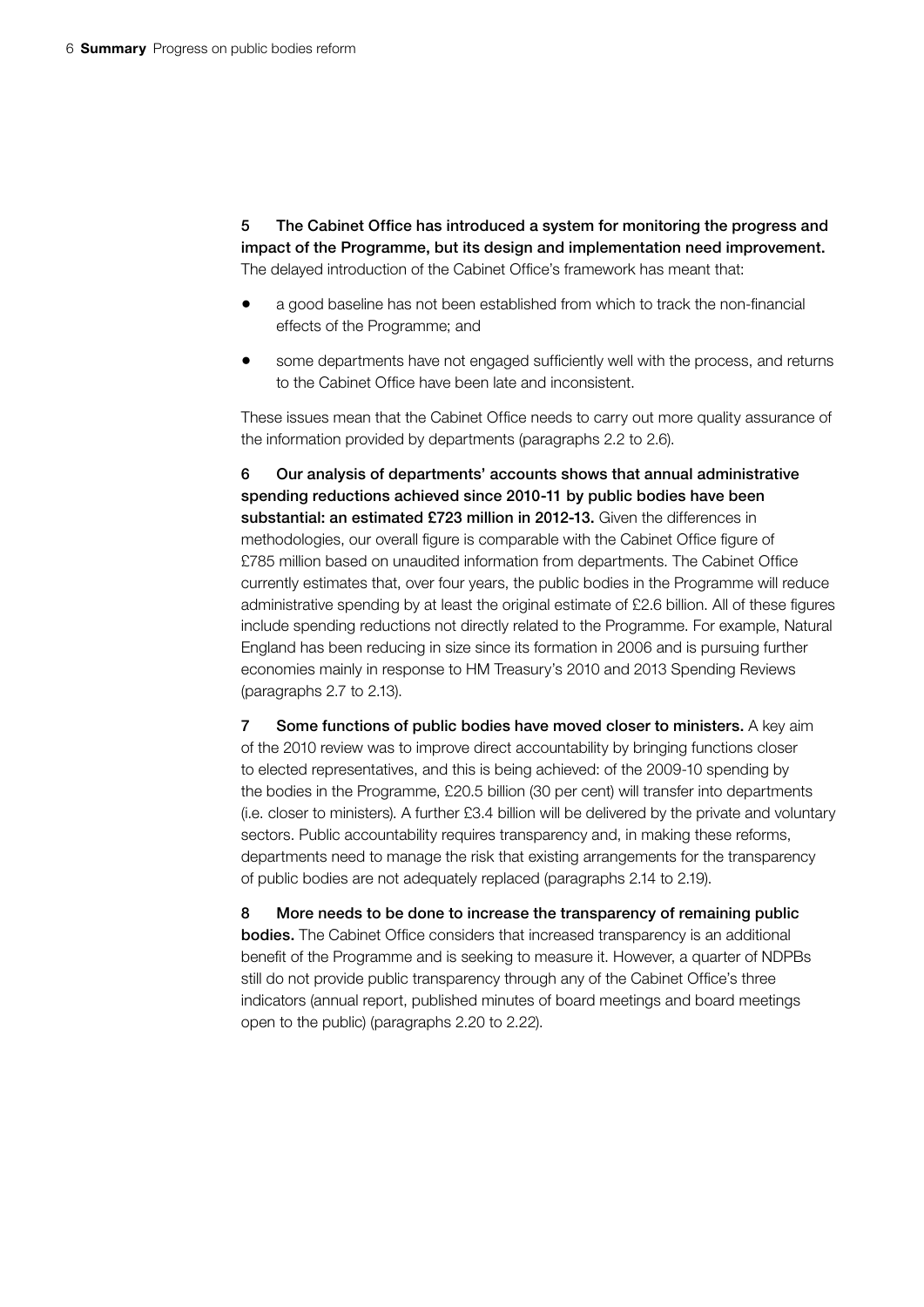9 The Cabinet Office and departments have so far been unable to collect evidence to measure the wider value of reforms. Departments have produced case studies illustrating the wider value of reforms (for example, improved public services, citizen trust and participation), but these have not yet provided any quantifiable evidence relating to 'public value'. It will be a challenge for the Cabinet Office to reliably attribute any improvements in the quality of public services, for example, to structural reform rather than the many other changes occurring to public services (paragraphs 2.23 to 2.24).

10 Departments have made slow progress in completing the first round of triennial reviews, and may struggle to deliver the larger round two. Around two-thirds of NDPBs have been exempted from review in round one, while round two may involve around 450 NDPBs and some departments plan to extend their programmes to cover their agencies and other types of body. However, by December 2013 departments had completed only 30 reviews, covering 77 of the 156 bodies to be reviewed in round one of the programme (2011-12 to 2013-14) (paragraphs 3.8 to 3.10).

11 Delays in reviews have arisen from insufficient resources and difficulty in agreeing reports internally. Reviews are taking, on average, over eight months to complete, compared with an expected four to five months. Individual reviews have taken between two months (Great Britain-China Centre) and two years (the Central Advisory Committee on Pensions and Compensation) (paragraphs 3.11 to 3.13).

12 Four triennial reviews (covering 38 bodies) have led to major structural reform, but reviews can also add value by examining governance, efficiency and effectiveness issues. The ongoing review programme is intended to maintain the momentum created by the 2010 reforms. However, only four of the first 30 reviews, covering 38 out of 77 bodies reviewed, recommended that the bodies concerned should no longer continue as NDPBs: services provided by 35 probation trusts, which were reviewed as part of the 'Transforming Rehabilitation' initiative, are to be delivered by the private and the voluntary sector; one small advisory body (Equality 2025) was abolished; and two other bodies were reclassified. Although 25 of the other 26 reviews recommended improvements to governance arrangements, reviews have tended not to make explicit recommendations on achieving savings or improving performance. The Cabinet Office's new guidance will encourage departments to identify areas for performance improvement and efficiency savings (paragraphs 3.20 to 3.23 and 3.26).

13 There are differing views on the most appropriate interval between reviews of public bodies. The Cabinet Office's new guidance for round two retains a three-year cycle to provide a discipline on departments and to ensure accountability to ministers for the review programme. However, most departments and NDPBs we consulted believed that reviewing bodies every three years does not allow time for recommendations from previous reviews to take effect and that little may have changed between reviews. The Cabinet Office's intention to be more involved in the setup of round two reviews should provide an opportunity to facilitate reduced-scope reviews where appropriate (paragraph 3.14 to 3.15).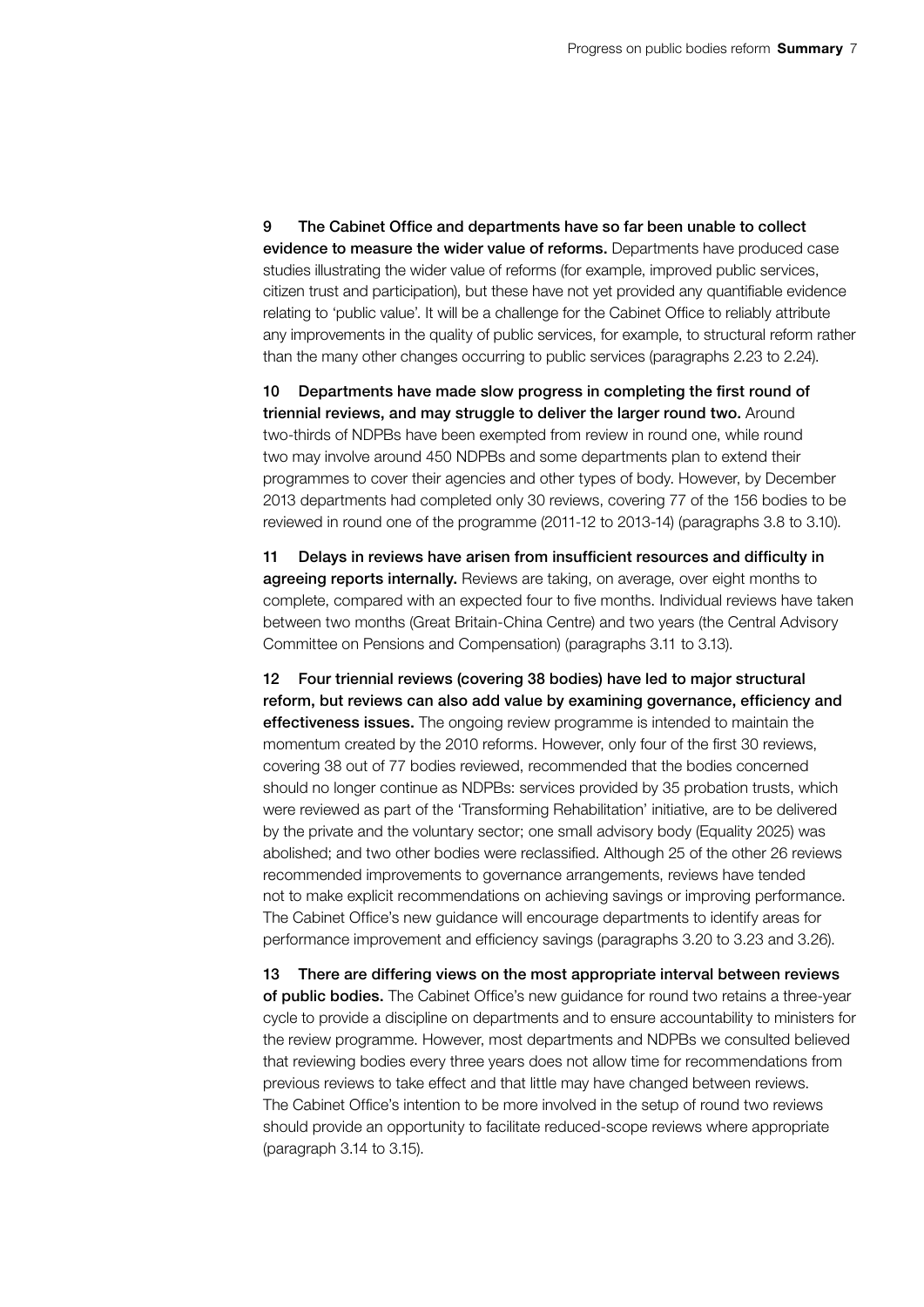14 The Cabinet Office is not yet in a position to assess the value for money of the triennial review programme in the longer term. There is no process for tracking the costs and benefits of the reviews and their recommendations, and the Programme's objectives and success criteria are not specifically linked to the review programme. To increase the value of reviews, the Cabinet Office plans to allow departments greater flexibility over the scope of future reviews and to encourage more 'cluster reviews' which examine several bodies, enabling departments to deliver the increased coverage of NDPBs expected in round two (paragraphs 3.24 to 3.26).

### Conclusion on value for money

15 For the Programme to be value for money, the Cabinet Office and departments need to complete the reforms, to achieve the expected benefits and to have ongoing review arrangements that embed continuous improvement. Progress in completing reforms has been good, representing a major simplification of the public bodies landscape, and there have been substantial reductions in the administrative spending of public bodies, broadly in line with the reductions estimated by the Cabinet Office. However, there has been insufficient emphasis on managing the benefits of the Reform Programme to ensure that they are optimised. Having had a limited impact so far, the triennial review programme, as well as facing resourcing issues, needs to provide greater challenge so that it maintains the momentum created by the initial reforms. The Cabinet Office is aware of these issues and recognises that it needs to address them for value for money to be achieved in the longer term.

## Recommendations

- 16 For the Cabinet Office:
- a The Cabinet Office should review the measures it uses to assess the impact of the Reform Programme:
	- Financial impacts relating directly to reforms should be identified where possible and measured consistently.
	- It should identify whether the impact of reform on accountability can be assessed using any additional metrics or research.
	- Evaluating the wider public value is likely to require more focused analysis of some individual reforms.
- b The Cabinet Office should review and agree departments' strategies and delivery plans for their own triennial review programmes in 2014-15. In order to deliver the ambitious programme of triennial reviews planned for 2014 to 2017, departments must produce a strategy and a detailed delivery plan for their programme, and for which they are held accountable.